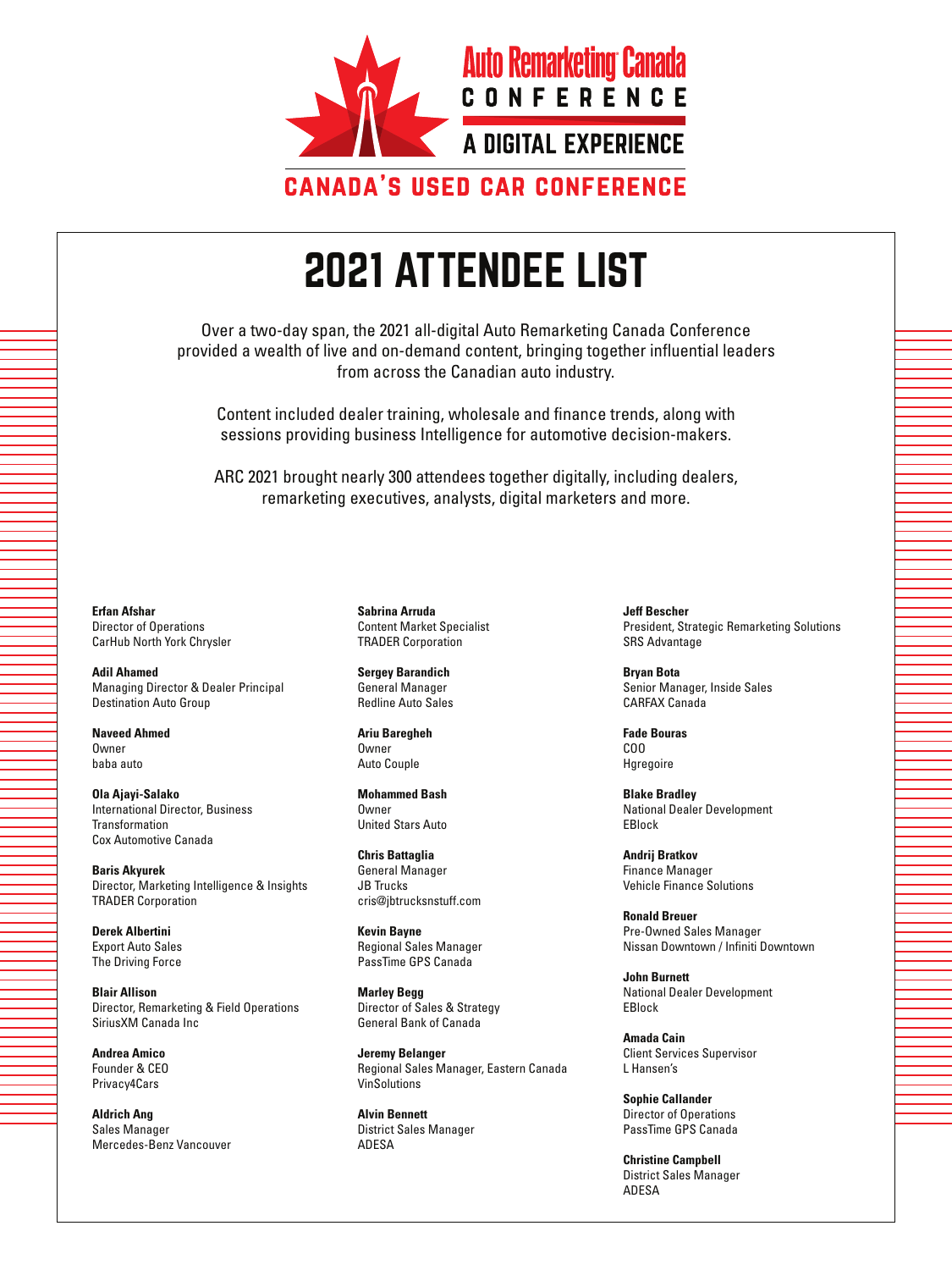

**Guylaine Desmarais** Marketing Communications Reynolds and Reynolds (Canada) Ltd.

**Peter Deville** Business Development Manager Impact Auto Auctions

**Alan Dickie** President Alan Dickie Inc.

**Scott Drummond** Dealer Principal Scott Drummond Chevrolet Buick GMC

**Lindsay Duffield** Executive Vice President Sym-Tech Dealer Services

**Mario Jr Duquette** Sales Manager & Credit Department Manager AcquisAuto

**Blair Earle** Managing Director Impact Auto Auctions

**John Eckensviller** Dealer Principal Ecky's Platinum Autos

**Arzie Elmazi** Dealer Development EBlock

**Leilani Erese** Claims Manager L Hansen's

**Ryan Eyer** Wholesale Specialist Birchwood Automotive Group

**Maxime Fabian** Director of Sales Eastern Canada EBlock

**Pierre Fauchille** Managing Director, Physical & Digital Solutions Cox Automotive Canada

**Steve Ferguson** Used Vehicle Sales Manager Muskoka Chrysler

**Kirk Foat** Automotive Remarketing & OEM Manager CARFAX Canada

**Kevin Forodi** Senior Manager, Fleet Hyundai Auto Canada Inc.

**Mike Foster** Director-Banking, Insurance & Government CARFAX Canada

**Farnaz Ghoreishi** Lease Maturity Team Lead SCI Lease Corp

**Kathy Gilbert** Sr. Director Minority Dealer & Women Retail CDK

**Claudie Gomes** Sr. Remarketing / Dealer Relations Rep Canadian Dealer Lease Services Inc.

**Bernardo Gomes** Program Manager Cox Automotive Canada

**Galen Gower** Vice President, Business Development Carfinco Inc.

**Lori Grant** Marketing Manager CarHub North York Chrysler

**Scott Greer** Director Birchwood Automotive Group

**Olivier Gutknecht** Pre-Owned Sales Manager Laplante Chevrolet

**Steve Haardeng** Manager Digital Marketplace Cox Automotive Canada

**Terry Haitas** General Manager Welland Honda

**Andrew Hall** VP, Data & Analytics Canada Drives Group

**Krekor Carabet Owner** Kaizen Rent A Car Incorporated

**Eric Carette** District Sales Manager Kar Global

**Pierre Caron** President Car-On Automotive

**Juan Castano** Manager Integrity Auto Group Corp

**Ihor Chykaliuk** President Top Motors Canada

**Daniel Clarke** Used Car Buyer Bruce Auto Group

**Nicholas Coatsworth** Business Development Manager Applewood Chevrolet

**Howard Cobham** SVP, Dealer Services Canada GM Financial

**Deanna Collingham** Special Finance Specialist Sym-Tech Dealer Services

**Nevade Coombs** Sr. Director, Commercial Customer Solutions ADESA

**Bob Coulson** Wholesale Intrafleet

**Jeffrey Coyle** General Manager Saint John Toyota

**Eddy Cusan** VP of Commercial Sales ADESA

**Vincent Dery** President Joliette Mitsubishi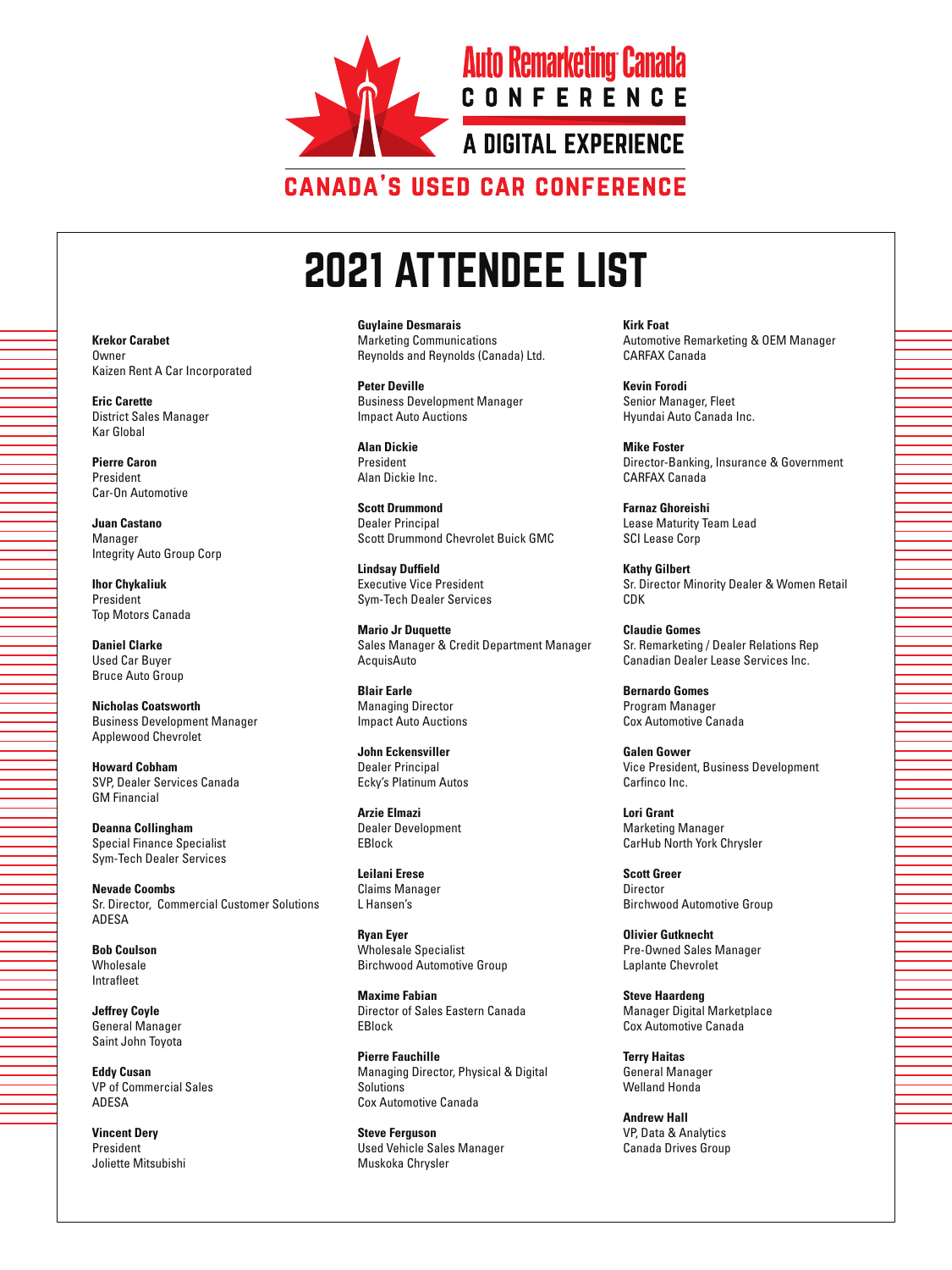

**Stanley Inc.** Manager Teams Auto Ltd

**Mark James** Sr. Manager, Corporate Communications & PR Cox Automotive Canada

**Eric Janca** Leader – Lease Maturity and Remarketing SCI Lease Corp

**Jason Jean** Toronto Branch Manager L Hansen's

**Jessica Johnson** Publisher Cherokee Media Group

**Gerry Johnson** AGM Manheim Cox Automotive Canada

**Alex Johnston** Head of Remarketing CDLSI

**Dustin Kalthoff** President Saskatoon Auto Connection

**John Kelly** National Retail Sales Manager L Hansen's

**Kamran Khadem** President BELLAUTO INC

**Hussain Khan** CEO HAK logistics Inc

**Leo Kim** General Sales Manager Nissan & Infiniti Downtown

**Steve Kisic** Senior Strategic Sales Executive PureCars

**Tom Kontos** Chief Economist ADESA

**Kate Kovaleva** Marketing Manager EBlock

**Steph Lalonde** Senior National Dealer Groups Manager CARFAX Canada

**Steve Langdon** Vice-President, Dealer Sales KAR Global

**Lilian Lau** VP Marketing TRADER Corporation

**Terrilyn Lawson** National Dealer Development EBlock

**Tia Le** Dealer Principal Auto 8000 Wholesaler & Services Inc.

**Priscilla Lee** Marketing Communications Reynolds and Reynolds (Canada) Ltd.

**Andrew Lemoine** CEO Autocorp

**Ryan Li** Used Car Manager Pickering Honda

**David Lingard** VP, Legal (Canada) KAR Global

**Tony Long** Executive Director IARA

**Juan David Lopez** General Manager Tricity Auto

**Ian MacDonald** CMO TRADER Corporation

**Alisha Mackenzie** Regional Sales Manager - Central Ontario CARFAX Canada

**Jon Hall** Director of Operations Markham Mazda

**Shane Hambly** VP, Sales EDealer

**Cindy Hansen** Vice President L Hansen's

**Salman Haq** President Auto Nation Car Sales

**Drew Harden** Manager, Research & Insights CARFAX Canada

**Brad Hart** Business Development Analyst EBlock Inc.

**Trevor Henderson** Chief Operating Officer ADESA Canada

**Curtis Henderson** Market & Brand Specialist EBlock

**Jared Hicks** Used Car Manager Saint John Toyota

**John Hillock** General Sales Manager Baytowne Hyundai

**Andre-Martin Hobbs** President DecisioningIT (Lucy)

**Paul Hunsley** VP & Head, Retail Automotive Finance BMO Bank of Montreal

**Kim Hunt** Systems & Communications Administrator IARA

**Kemal Ilkay** Owner Lancaster Vehicle Center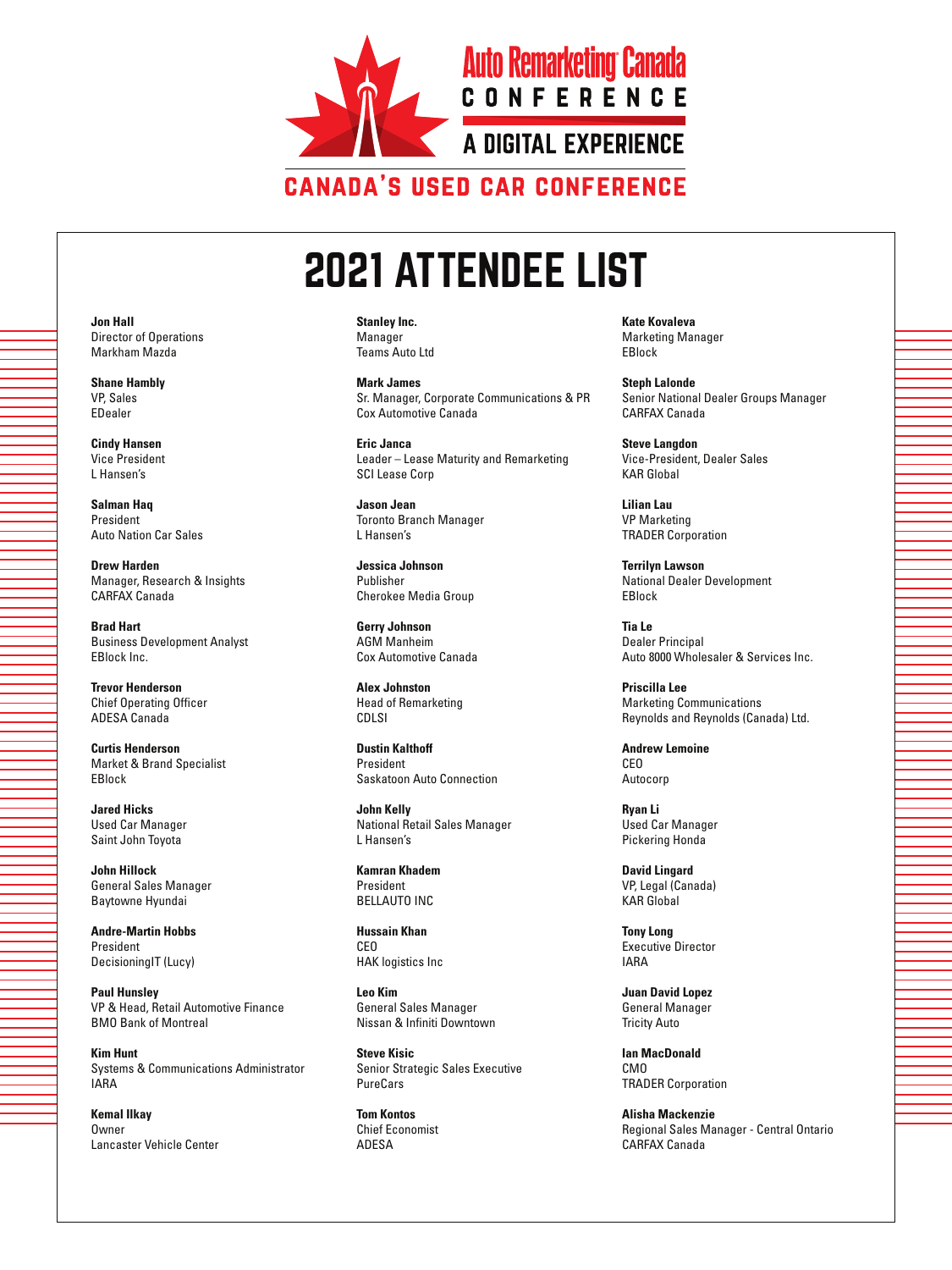

**Shannon Milo** DP VOS Motors

**Justine Mirsky-Blank** Events and Marketing Coordinator Cherokee Media Group

**Vinesh Mistry** Director, Marketing & Communications Impact Auto Auctions

**Christine Mitchell** Marketing Manager ADESA

**Chris Morse** Used Car Sales Manager Dilawri Chrysler Hunt Club

**Travis Mosbaugh** Director - Ryder Vehicle Sales Canada Ryder Vehicle Sales

**Tom Mosey** President Fusion Auto Sales

**Dinu Mukherjee** Director TRADER Corporation

**Joanne Murphy** Senior Marketing Specialist CARFAX Canada

**Brian Murphy** Managing Director KBB & Data Solutions (Canada & Brazil), Cox Automotive Canada

**Maddy Murray** Regional Director, Distinction LGM Financial Services

**Lori Murtagh** Chief Risk and Compliance Officer SCI Lease Corp

**Christopher Nabeta** National Manager, Fleet, CPO Remarketing Volvo Car Canada

**Mohamad Nassereddine** Manager Bonanza Motors Inc

**Alfredo Navarro Director** Autoyou Sales Inc.

**Gregory Neilson** Sales Manager Carter GM Northshore

**Sarah Newland** Regional Sales Representative CARFAX Canada

**Shannon Newman** Manager, National Events Cox Automotive Canada

**Whit Norrad** Director of Marketing Strategy FlexDealer

**Jeannie Oates** Team Lead - Remarketing SCI Lease Corp

**Patrick O'Connor** Sr. Manager Wheels, Inc.

**Neil O'Donnell** Remarketing Analyst Hyundai Auto Canada Inc.

**Joseph Overby** Senior Editor Cherokee Media Group

**Lawrence Papoff** Journalist Canadian Autoworld

**Pier-Luc Parent** Market Sales Director **ADESA** 

**Craig Passmore** General Manager Summerside Toyota

**Zakvankhan Patel** Dealer Principal Velocity Automotive

**Jason Pelland** Regional Inside Sales Manager ADESA

**Jeff Macleod** Manager, Client Engagement CARFAX Canada

**Brian Macleod** Regional Manager Sym-Tech Dealer Services

**Canadian Magazine** Editor www.canadianautoworld.ca

**Russell Magee** Sales Manager Saint John Nissan

**Heidi Marjerrison** Operations Manager 306 Deal Auto Sales

**Mark McCash** Director of Marketing, Communications & PR Cox Automotive Canada

**Jason McClenahan** CEO EBlock

**David McKay** VP Business Development & Sales RVI Group

**Stacey McKellar** Director, Automotive Marketing CARFAX Canada

**Matt McLeod** Director Sales Operations EBlock

**Jay McNeil** Sales Manager / Marketing Director MacDonald Auto Group

**Conor McNiffe** Account Director TRFFK

**Bob Metodiev** Global Business Development Leader Inovatec

**Ashley Middleton** Account Director autoTRADER.ca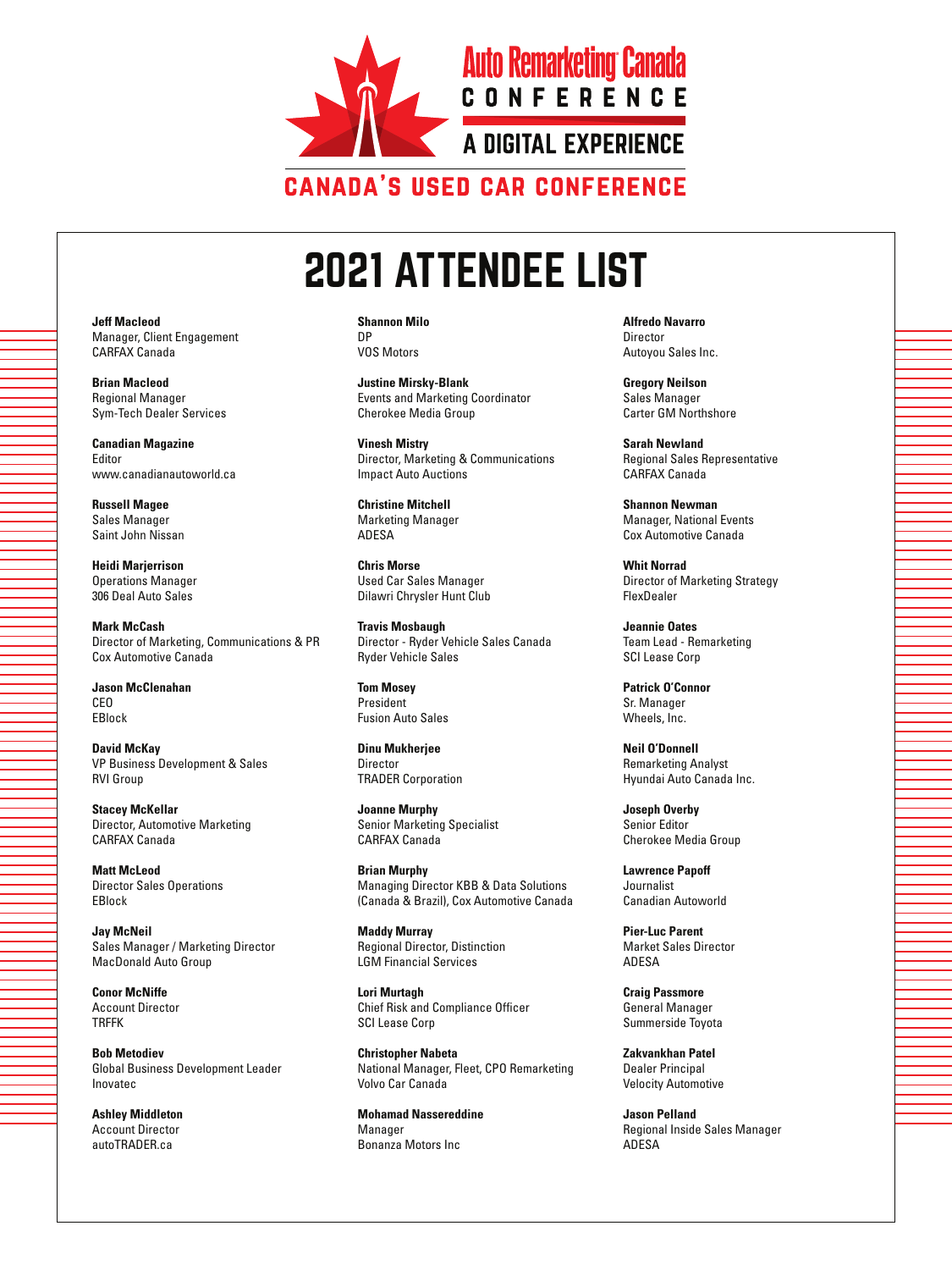

**Gary Rubenstein** President Harvard Auto Sales

**Trish Sa** Client Engagement Representative CARFAX Canada

**Brad Schafer** Founder and Director ReconTRAC®

**Paul Seger** VP, Asset Remarketing Element Fleet Management

**Ryan Shaw** National Manager, Eastern Canada Dealer Groups CARFAX Canada

**Michael Shaw** Vice President Business Development, Canada REPAY

**Mila Shumilina** Experiential Marketing Specialist TRADER Corporation

**Alana Sikand** Chief People, Culture & Performance Officer Sym-Tech Dealer Services

**Raj Singh** IT Manager Haldimand Motors

**Frank Sisca Owner** Wholesale Autonet

**Derek Sloan** President Sym-Tech Dealer Services

**Bryan Smith** Head of Customer Growth & Strategic Partnerships Inovatec

**Brandon Smith** Sales Manager Steele Chevrolet Buick GMC Cadillac **Peter Snoyer** Senior Director Commercial Client Solutions **ADESA** 

**Maria Soklis** President Cox Automotive Canada

**Sherin Solomon** Regional Sales Director Cox Automotive Canada

**Jorge Solorzano** GM Vehicle Finance Solutions

**Doug Sopp** Director of Fixed Operations/GM Car Country Ltd

**Josh Sorensen** Marketing Manager Saint John Toyota/Lexus/Val-U-Drive

**Stéphane St-Hilaire** Co-Owner **TradeHelper** 

**Paul Stock** VP Operations Paul Stock

**Matthew Stoffel** Sales And Outreach Manager 9 Clouds

**Jason Straw** Vice President of Sales - Canada REPAY

**Brian Sullivan** District Sales Manager ADESA

**Edgar Tam** Customer Relations Manager Scarboro Mazda

**Jaime Tekela** Business Development Discovery Loft/Pave

**Jasmeen Toor** Senior Finance Manager Vehicle Finance Solutions

**Jason Perez** Business Manager Vehicle Finance Solutions

**Terry Phan** Marketing Manager Scarboro Mazda

**Michael Phan** General Manager Scarboro Mazda

**Dennis Pitselis** Partner Relations Manager PAVE by Discovery Loft

**Charles Plewes** Manager, Remarketing & CPO Hyundai Canada

**Vanessa Poirier** Directrice Générale Hull Hyundai

**Marcello Priore** Dealer Principal Priore Auto Sales

**Kevin Pui** Product Director Cox Automotive Canada

**Ozair Quraishi** General Manager VOS Motors

**Rachael Ramos** Communications Manager Sym-Tech Dealer Services

**Paul Repar** Dealer Principal Shift Electric Vehicles

**Matt Rispin** Co-Founder & Managing Director North Toronto Auction, Auto Gravel

**Daniel Ross** Sr. Automotive Analyst, Vehicle Valuations & Residuals Canadian Black Book

**Steffan Roy** Account Coordinator Inovatec